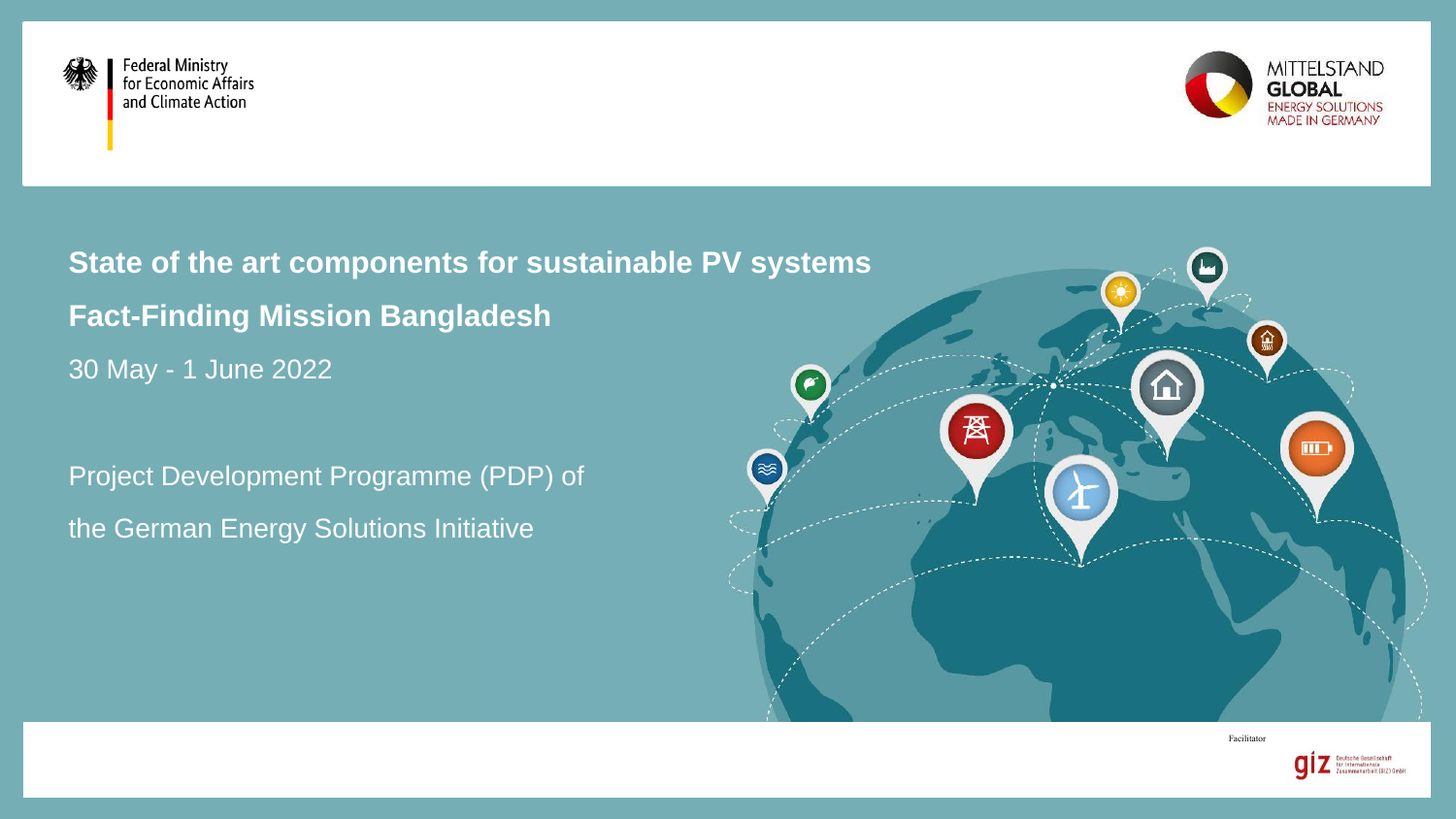### The German Energy Solutions Initiative

- Facilitates business partnerships in the field of renewables, energy efficiency technologies, smart grids and storage technologies
- **Based on a parliament decision** 2002 with the aims
	- to support SMEs
	- to distribute smart and sustainable energy solutions
	- to contribute to international climate protection
- Coordinated and financed by the **German Federal Ministry for Economic Affairs and Climate Action**







Facilitator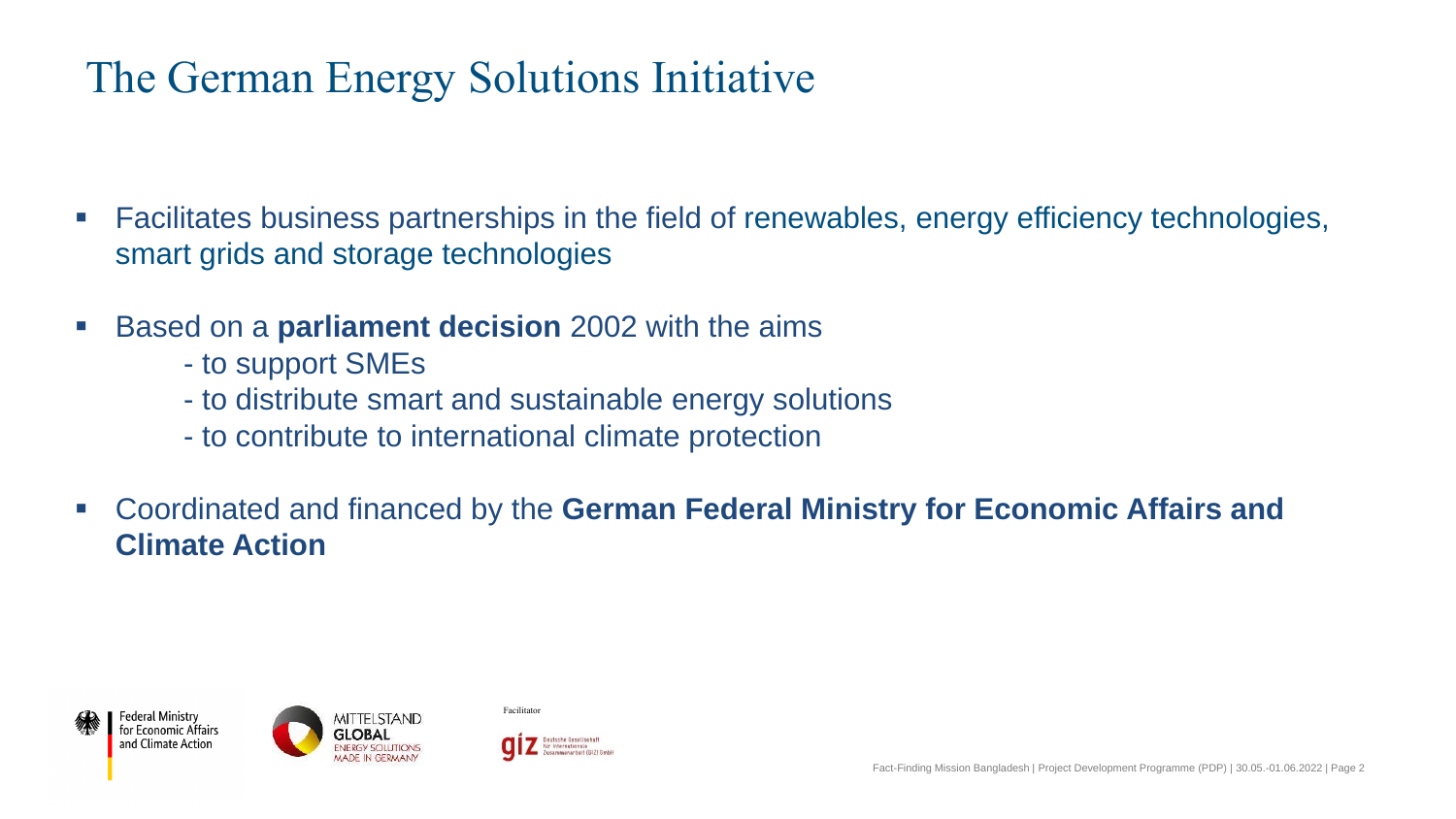### The German Energy Solutions Initiative offers…

- **EXEDENT Information** about German energy solutions
- **EXED FIGHT MET WORKING And BUSINESS opportunities** with German companies both in your country and in Germany
- **Know-how exchange**
- **EXEDENTIFY Showcases of flagship projects around the world**





Facilitator

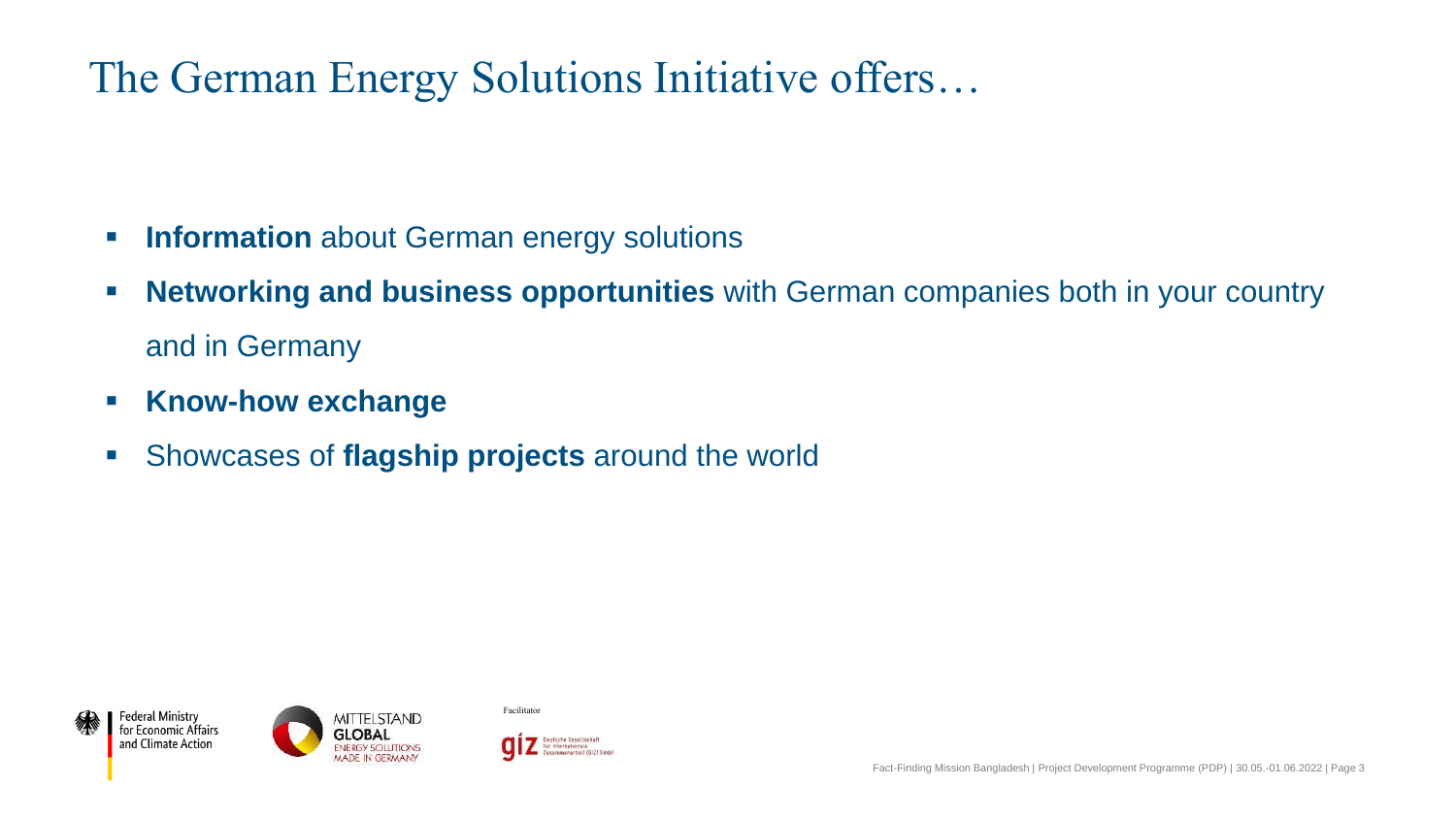# Project Development Programme (PDP) within the German Energy Solutions Initiative







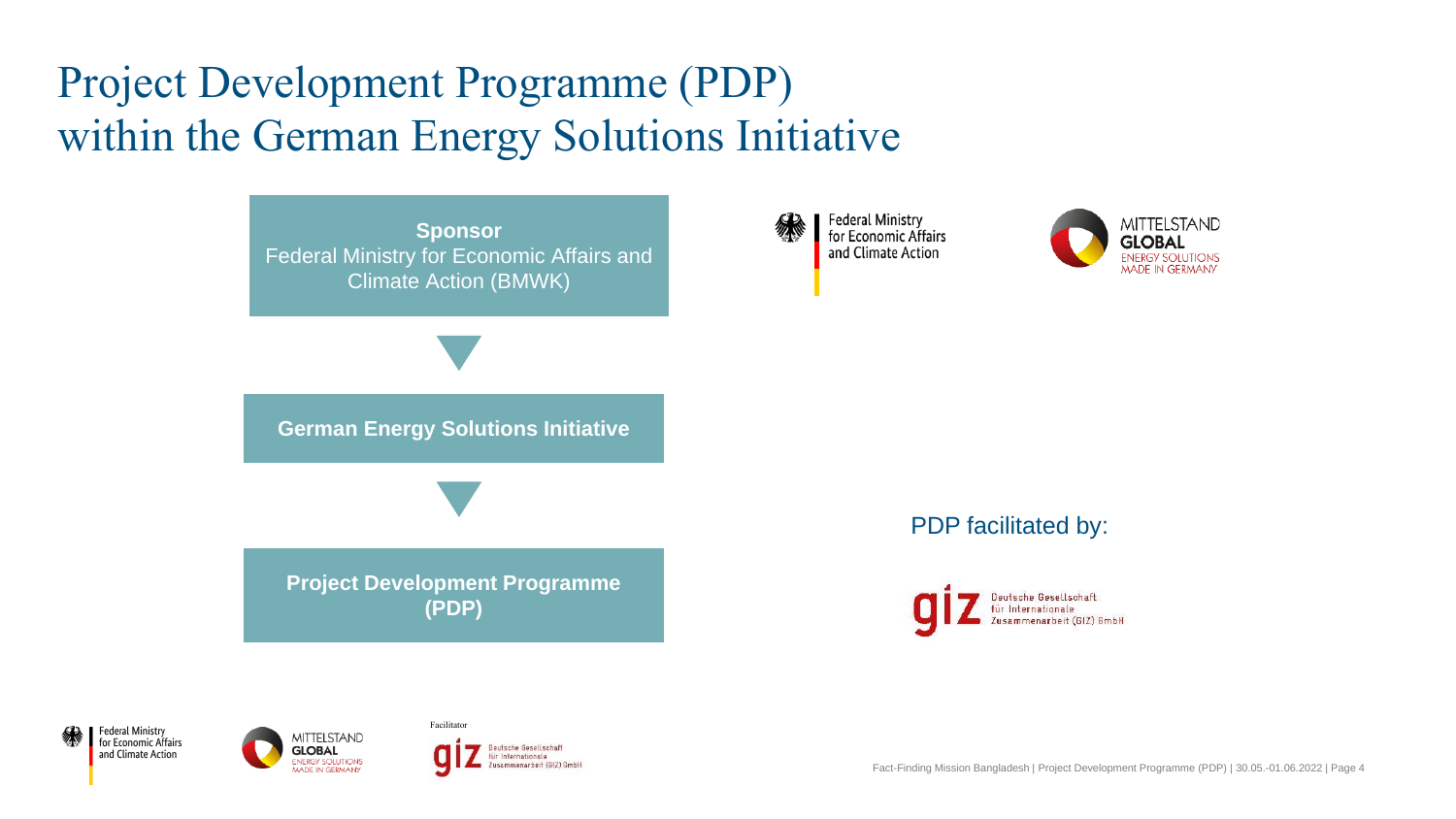### PDP Services

**Business** Development

- Local contacts
- Market insight (studies, advice)
- Tenders news
- Delegation trips to target countries

Project Pre-development

• Developing commercial rooftop solar projects for **C&I offtakers**

- Evaluation of project economic and technical performance
- Connect German SMEs to predeveloped projects

Market Development

- **Training local developers by German professionals** (German Training Week, cooperation with local solar association)
- Match making service for projects to energy companies and financing institutes

Federal Ministry for Economic Affairs and Climate Action



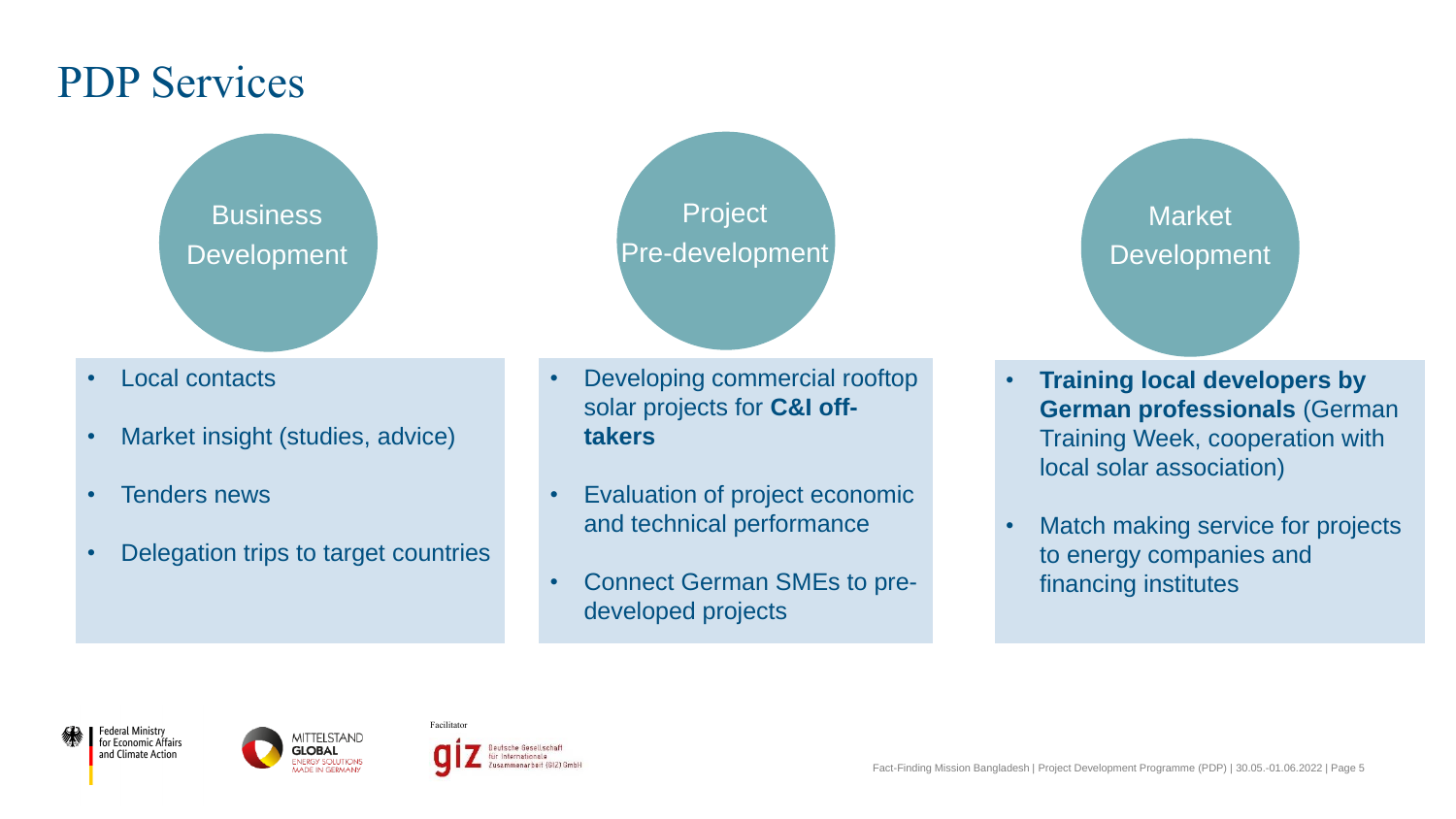## Characteristics of PDP target countries

#### **Potentials**

- Rapidly growing economies with increasing energy needs
- Local RE markets at very early stage of development
- Favorable conditions for renewable energies
- Insufficient energy supply and/or stability
- Increasing electricity tariffs
- High interest from local companies to partnership with international partners

#### **Challenges**

- Lack of market information
- Lack of experience developing bankable projects
- Limited access to (project) finance and insurance
- Limited know-how and experiences with RE projects
- Considered high risks for international companies

### $\rightarrow$  Reduced market entry risks and enhanced project quality via PDP support!





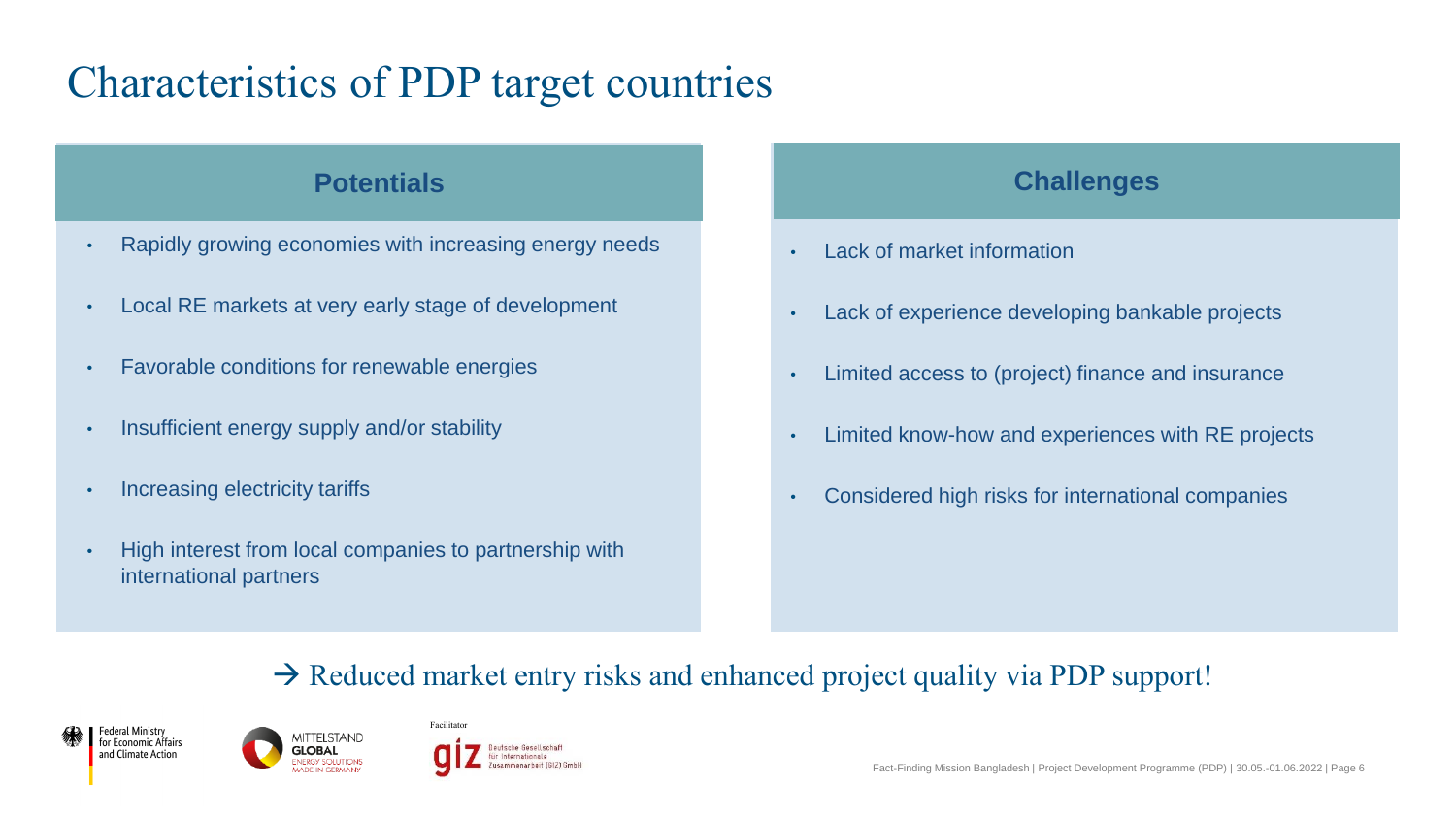# C&I rooftop solar projects supported by PDP in Bangladesh







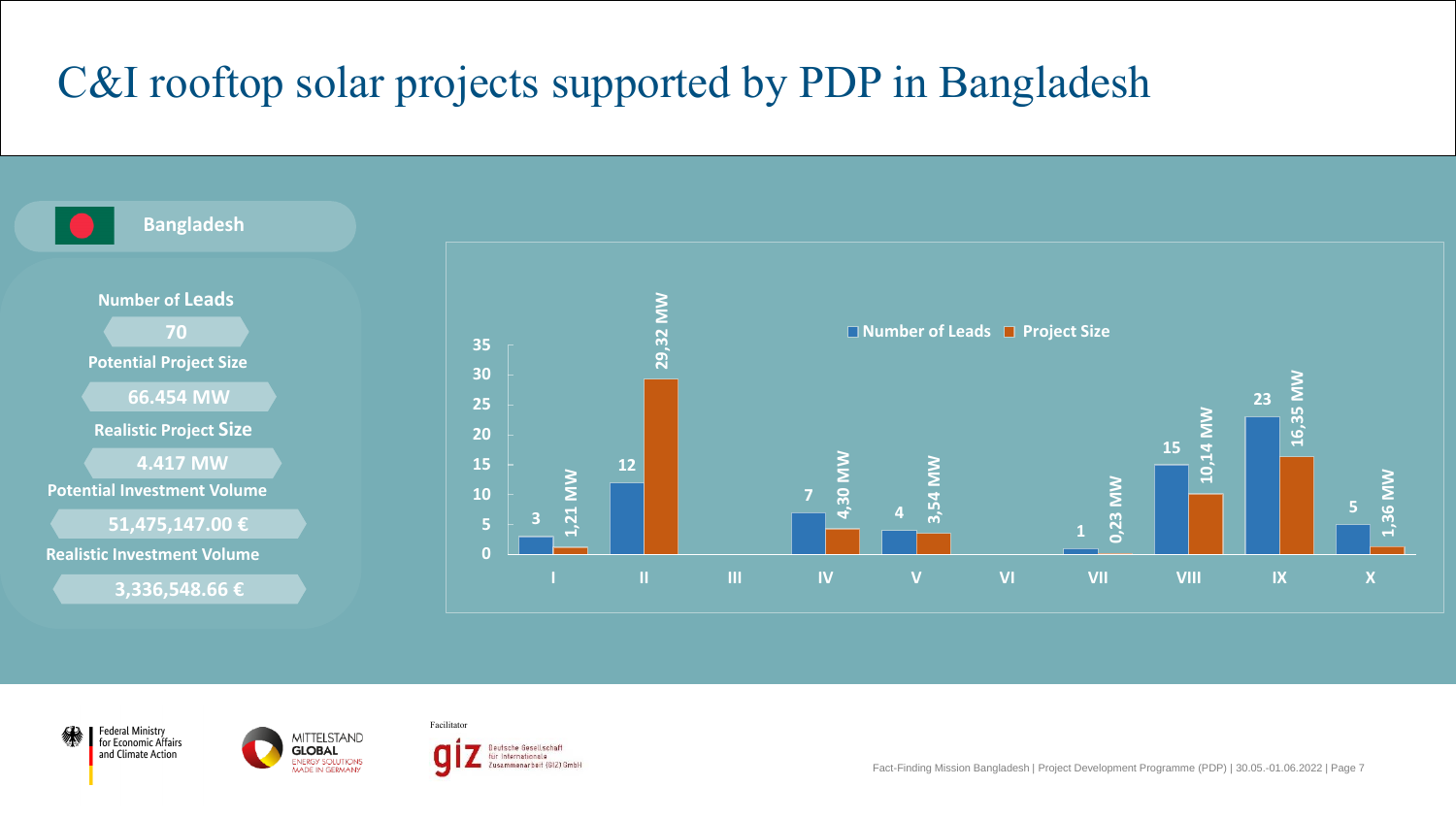# PDP reference projects worldwide



IRIS Fabrics Limited, Bangladesh

Size: 145 kWp





Emergent Cold, Vietnam 308 kWp<br>Federal Ministry<br>for Economic Affairs





Facilitator

Deutsche Gesellschaft

Zusammenarbeit (GIZ) GmbH

für Internationale



Swissport Kenya Limited, Kenya 110 kWp



Mekong Logistics, Vietnam 2.42 MWp

Fact-Finding Mission Bangladesh | Project Development Programme (PDP) | 30.05.-01.06.2022 | Page 8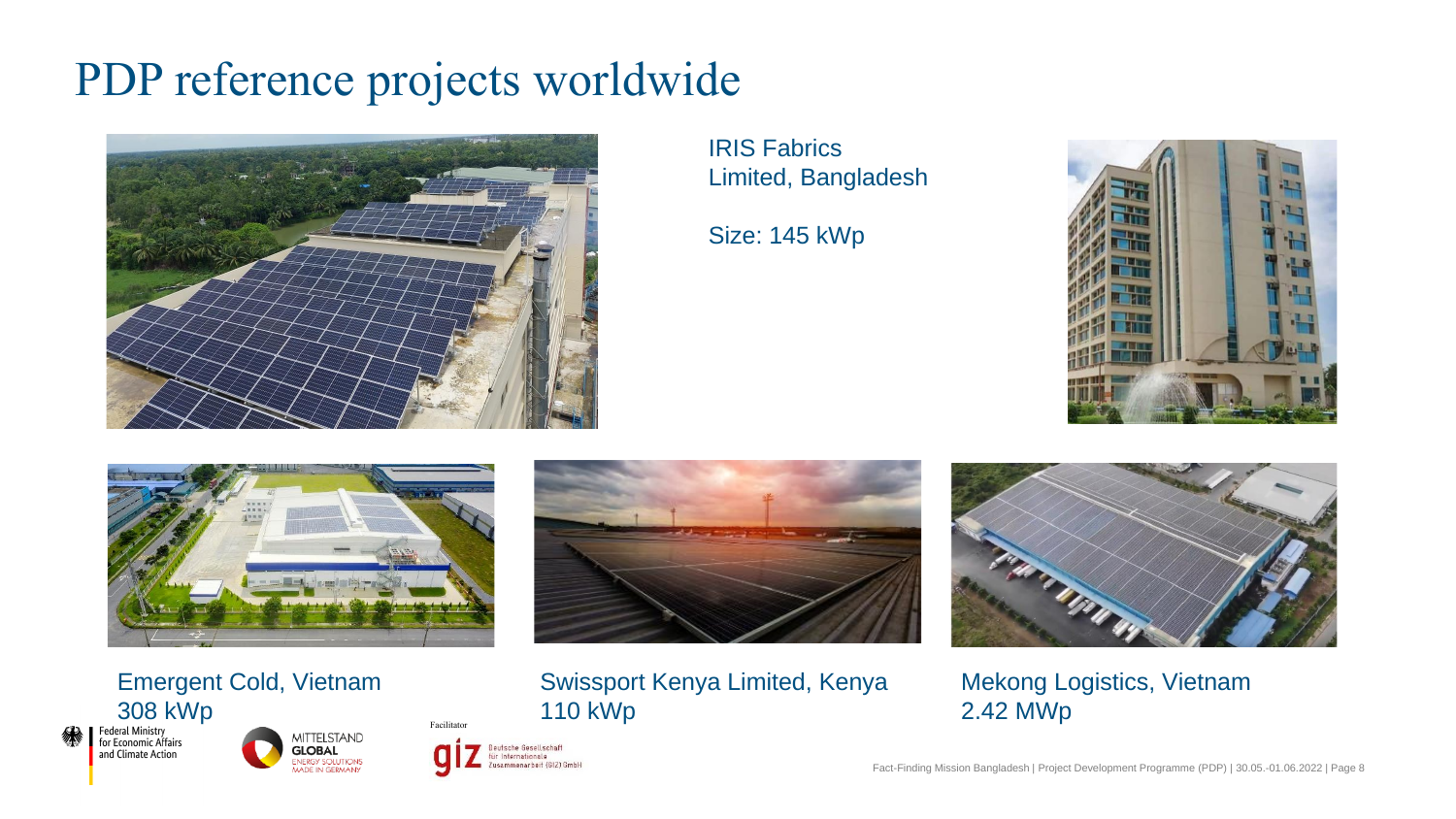### Forthcoming PDP activities

Regulatory framework for Solar PV – Ongoing

- To be ready in 2022
- Reviewing investment laws, accounting laws, related local regulations for establishing business of 3rd party ownership model for rooftop solar projects in Bangladesh

# German Training Week, Feb 2023

#### • Feb 2023 – 5-9 Feb 2023 (tentatively)

• Presence/online Training by the German experts on the topics realted to PV project development including Financial, Technical and leagal aspects